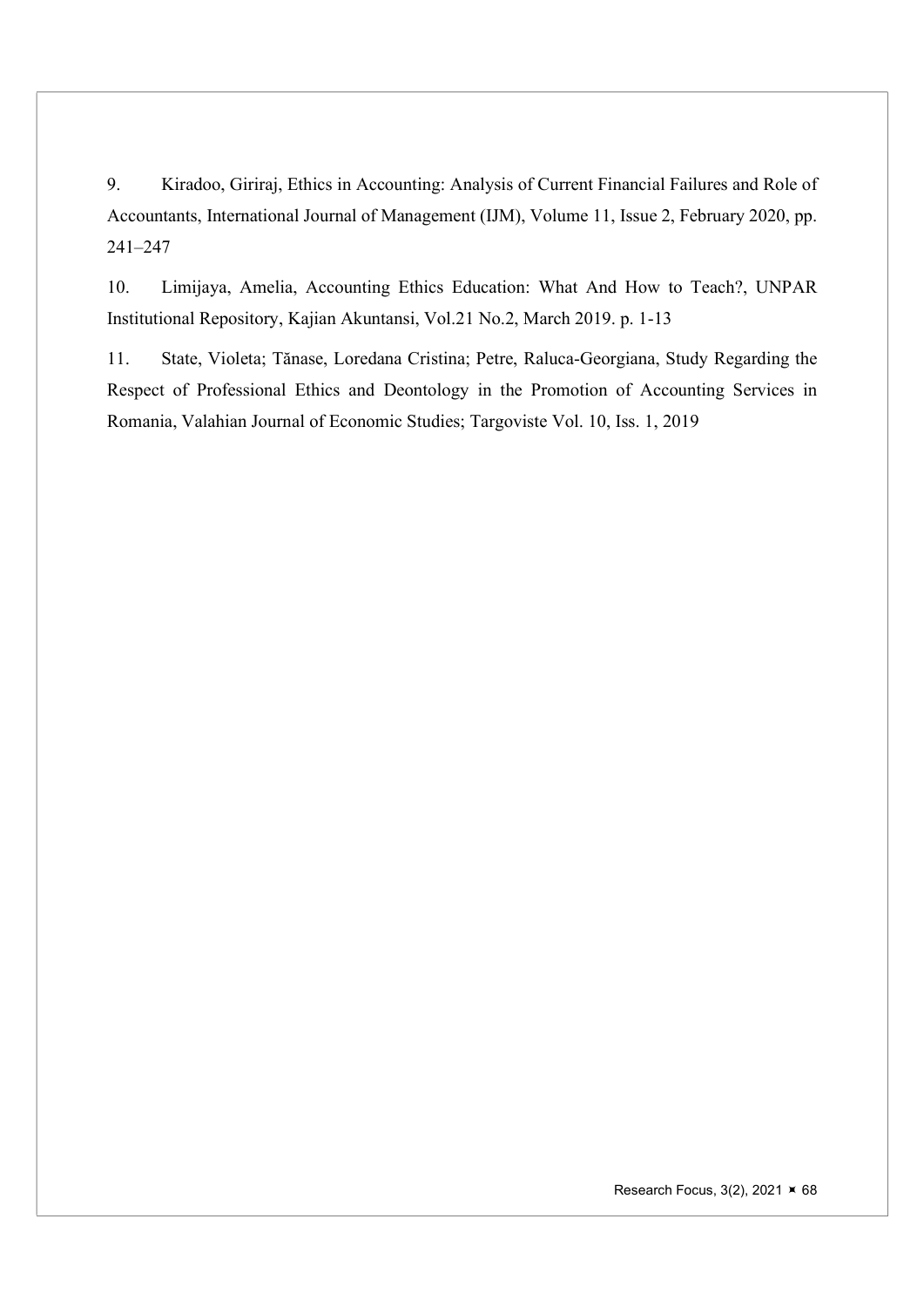# Ethics in Artificial Intelligence

#### Ionuț Sorin ILIE

Computer Science for Business, Romanian-American University, Romania

#### Abstract

This article emphasizes the importance of moral values in artificial intelligence (AI). The topic is approached through dividing it into two parts: roboethics and computer ethics, moral values and use in technology. The first chapter approaches the features and behavior of a robot, as well as the issues it causes and how it poses a danger to humans. The second chapter of the article draws a parallel between computer ethics and roboethics.

Machine ethics only applies to human-designed computed machines and their moral conduct. Furthermore, the author has gone into great depth on the social normative ideals of artificial intelligence and how it threatens human and future technologies in terms of theory and law. In the moment, only moral principles and ethics cover the technology controlling AI, and no regulation exists to formally prosecute offenses involving AI.

To reshape the current situation, the author broadens the topic to include regulation and other ethical considerations of artificial intelligence.

One way to solve the challenge of regulating artificial intelligence is to secure copyright on inventions, which will ultimately fall into the category of intellectual property rights. Several nations, including the, the United States, Japan and United Kingdom, discussed including artificial intelligence as intellectual property. Since artificial intelligence is a growing area of technology, a lot of other countries are in the process of establishing legislation governing it.

Onward to the following section of this article, the author discusses AI's impact on the human race. Regarding that would be a detailed breakdown of the topic of job disabilities. This paper begins by discussing both the positive and negative sides of AI: how it helps in developing infrastructure and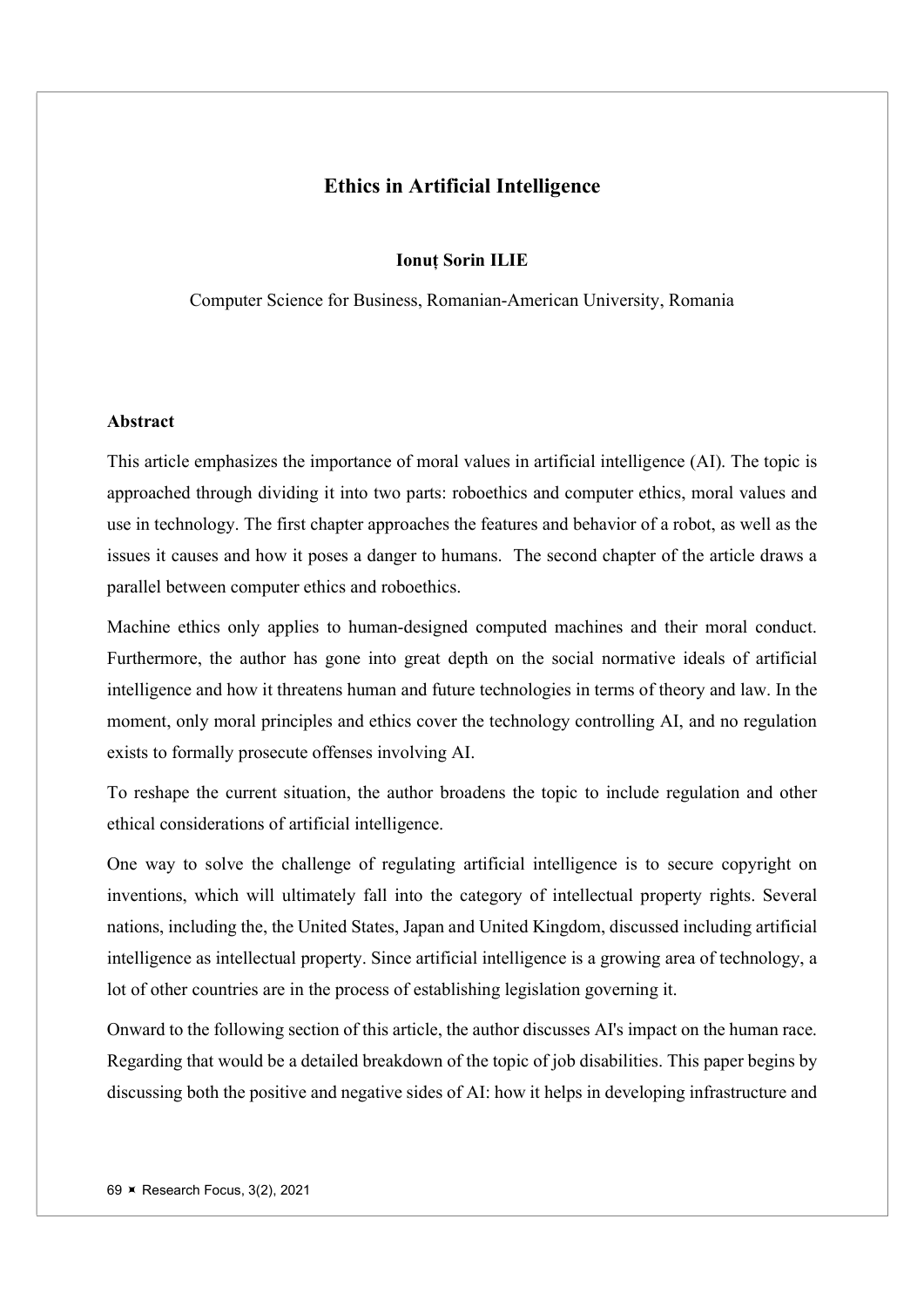moving to an industrialized world, as well as how it eliminates employment opportunities from humans and the threat it raises.

Keywords: Artificial Intelligence AI Ethics, , Ethical AI, Ethics of AI, Machine Ethics, Roboethics

## Introduction

The intelligence displayed by computers or algorithms is referred to as artificial intelligence (AI). That is also the name of the research area that examines how to build intelligent devices and applications. This area is described by major AI research and textbooks as "the study and design of intelligent agents" where an agent is a machine that understands its environment and proceeds accordingly to increase its chances of succeeding. Intelligence, including time, space, and randomness, is a computational attribute.

Similarly to how children observe countless hours of adult behavior in order to anticipate what would happen, robots will observe so much of human and computer behavior in order to predict the next moment, then the next second, next minute, and so forth.

The ethics of artificial intelligence is divided into roboethics and machine ethics, as well as moral principles and technology's importance.

The first branch, roboethics, is involved with the moral principles and actions of artificial machines, while the second is concerned with the ethics of computed machines created by humans. Beginning with the creation and background of AI and robotics, as well as the broader spectrum behind the hierarchy of robot and AI development. A machine's ethics are differentiated based on its values and behavior in terms of work implementation.

Artificial intelligence study is very technical and detailed, and it is split into several areas of study that often struggle to coordinate with one another. Some of the conflict is attributed to sociocultural factors: subfields emerging up around specific institutions and researchers' work. Several technological problems often separate AI science. Other subfields concentrate on solving complex problems. Others concentrate on one of the alternatives, the use of a certain instrument, or the completion of certain tasks.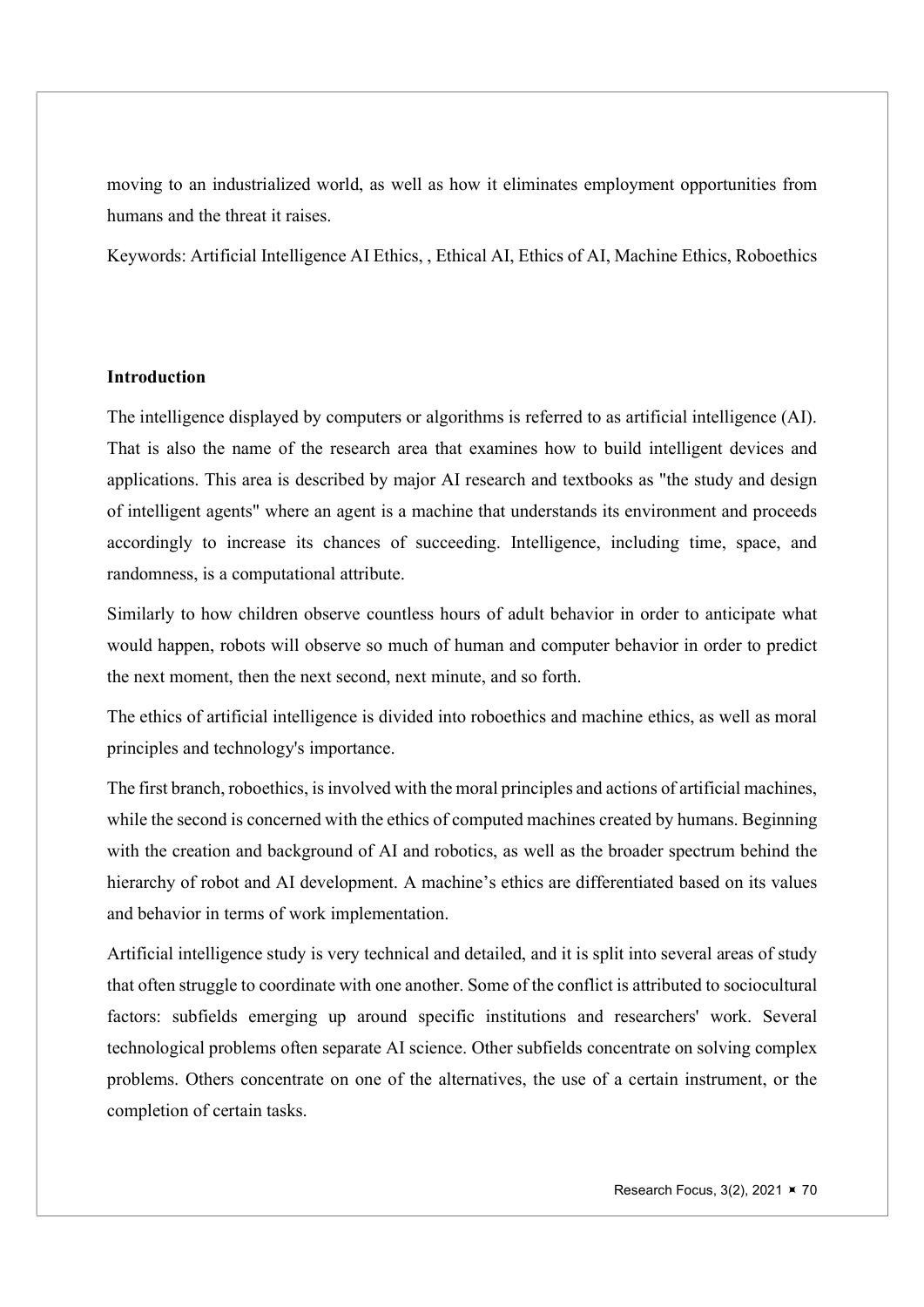The principle must be accepted in society in order to manage the ethics of AI and robotics. The actual case on the topic of ethics reveals challenges and confidentiality for humans and robots. Addressing topics related to the legal frameworks of several countries and the different specializations of rules that affect the ethics of AI. The final take on the ethics of implies an uncertainty of AI and other computers domination, also known as artificial intelligence takeover.

With AI taking over, the positive aspect can only be set for the digitalized growth of civilization point of view, while the negative aspect tends to endanger the functions of individuals. Other problems come from the cautious side of the takeover, such as the unemployment scenario and the stagnation of the economy, as well as the existence of socio-cultural traditions. At the moment, artificial intelligence has a tight grip on the world. Humans rely on artificial intelligence, which forecasts the upcoming dominance of AI and robotics.

Considering the fact that artificial intelligence creates a distorted scenario all over the globe, abuse of technology makes humans redundant.

#### **History**

Aristotel proposed that humans could acquire virtue through the development of behaviors. The term "robot" was first used in English by playwright Karel Capek in his humorous drama R.U.R (Rossum's universal robots) in 1921. Initially, robots were created with a public good in order to replace human employees. The history of industrial robotics can be traced back to the post-World War II era. During the late 1940s, slave robots were programmed to lead on actions. Industrial groups were substituted by hydraulic and electronic power in the mid-1950s.

Later, McCarthy and his team at Stanford's artificial intelligence department developed like humans and implemented and understood spoken signals according to instruction in the late 1960s.

In the meantime, Japan and its neighbors proceed with industrial robotics. Late in 1968, Japanese Kawasaki factories negotiated a license for use of the robots.

Since 1975, robotics evolved and ended up living in various destinations. The autonomous robots are still in the initial stages. We now consider robotics to be a much wider field of expertise than we did only a few years ago.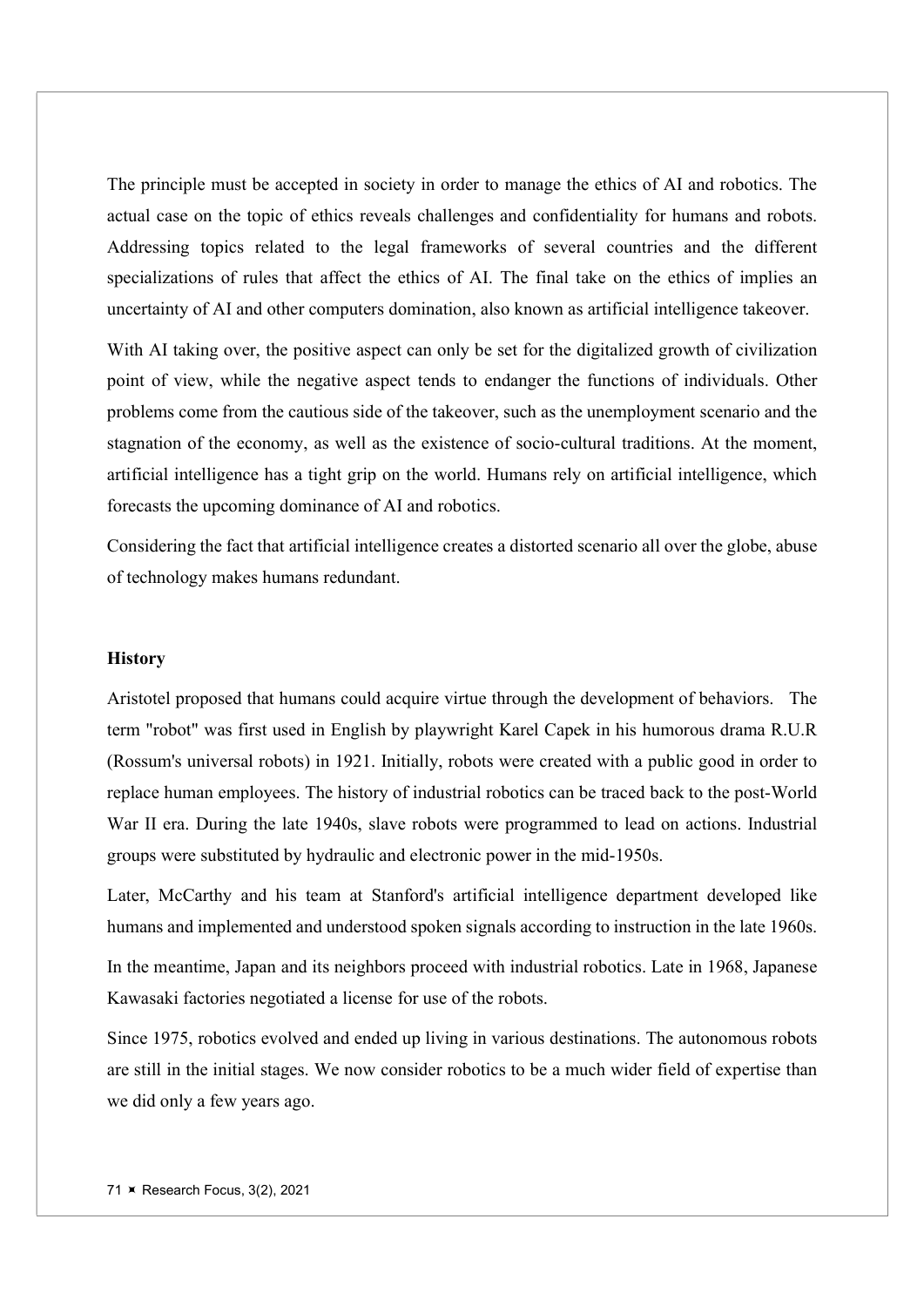### **Roboethics**

"The ultimate goal of machine ethics is to create a machine that itself follows an ideal ethical principle or set of principles"

Responsibility, predictability, auditability, incorruptibility, transparency, and a predisposition trying not to harm are common factors among: any variables regarding human social functions; any variables considered in an algorithms intended to replace rational thoughts; any variables that might not occur in a report of a machine learning assessment.

It is technically simple but practically difficult to develop ethical guidelines for AI agents. How could humans instruct a computer to be ethical if there are no rigorous and impartial ethical standards?

Human ethics, which itself is founded on the moral entity and subject to moral action is very different to roboethics. A robot's character and roles differ from human traits in the field of roboethics. The study of robot design and actions in accordance to commands is known as roboethics. As a result, any robot is pre-programmed based on the state of the robot's job and the instruction provided by the human.

This concern arose after questioning whether robots are acting in accordance with their ethics while still under human control. Machines are not moral agents, therefore they have no understanding of humanity, social norms, or human behavior. They are pre-programmed, but they cannot think or behave like humans, even if they are more intelligent than humans in terms of adapting to changing situations.

The primary goal of roboethics is to keep robots or other autonomous technology away from causing damage. The secondary goal addresses the undefined moral viewpoint of machines.

The major concern in the following part of roboethics is why robots are regarded as moral agents.

It's important to remember that if we need AI to help us make good moral choices, it raises doubt on efforts to ensure humans still maintain control of AI.

By reasoning on one side of roboethics, including its moral character, the robots can think better than a person. Since the robots are preprogrammed based on knowledge about human actions and evolution, they can be referred to as ethical moral agents. On the other hand, robots do not have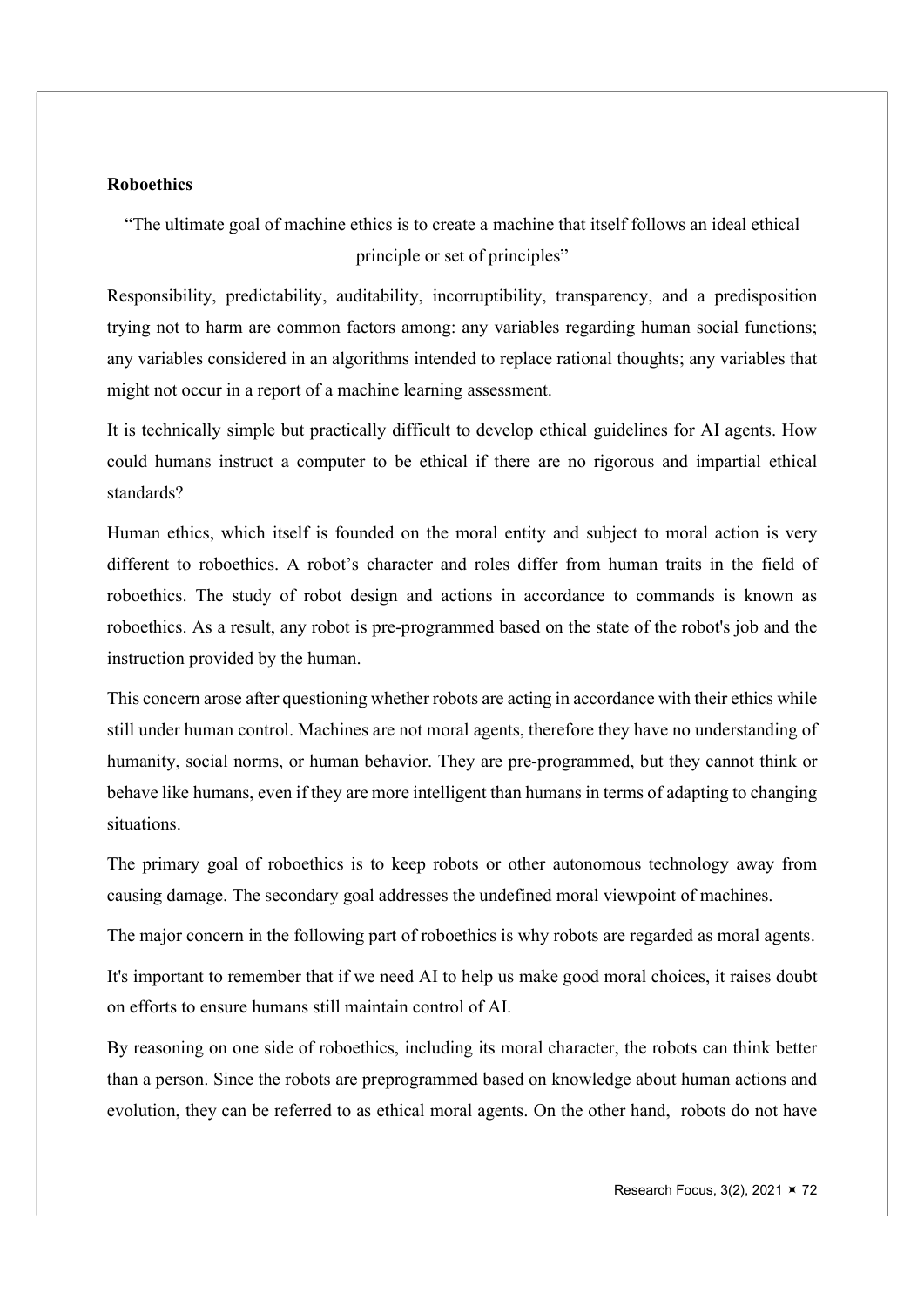the capabilities of ethical moral principles. They can think like humans but cannot behave like humans because humans are moral actors who understand societal and cultural moral values.

Technology is evolving on a daily basis. As a result, the present situation would have little effect on robot ethics. Robot dominance can be predicted by projecting the same condition into the future. Considering the last statement, robots cannot be considered moral agents. We should refine our understanding of ethics and morals in order to deal with the emergence of emerging technology with capacities that could potentially increase our understanding of human behavior and cultural principles.

As a result, many scientists believe that robots should not go beyond their robot ethics and do not take on the characteristics of humans.

The third component of roboethics is a robot's and humans' duty to society and practices.

Robots are not deliberate, but they lack the perception to care of situations; humans are intentional, and they behave in accordance with the situation. Human contact will be reduced, and robots will not comply with society.

# Machine Ethics

What exactly are machines? Machines are distinct components that create the purpose of the given job without human interaction; these parts include engines, gears, and every other piece that is entirely known to be a computer. Machines can only execute a single purpose, while robots can be designed to perform a variety of tasks. Computers have been modernized as "virtual machines" as a product of the successive evolution of devices, and many scientists and researchers have developed significant machine ethics in order to control the engines. Digitalisation allows one to do a variety of things, like manipulate or actually delete a document or the control system to which it refers.

Computer ethics is a modern area dealing with training machines ethical concepts and moral standards, as well as procedures for learning how to overcome ethical dilemmas they may face in their own decision making. Why is computer ethics required? Excessive complexity of machines led in the mechanism crashing, the behavior of the machines would have been pre-programmed, and there is no certainty regarding the decisions or actions taken by machines.

73 **K** Research Focus, 3(2), 2021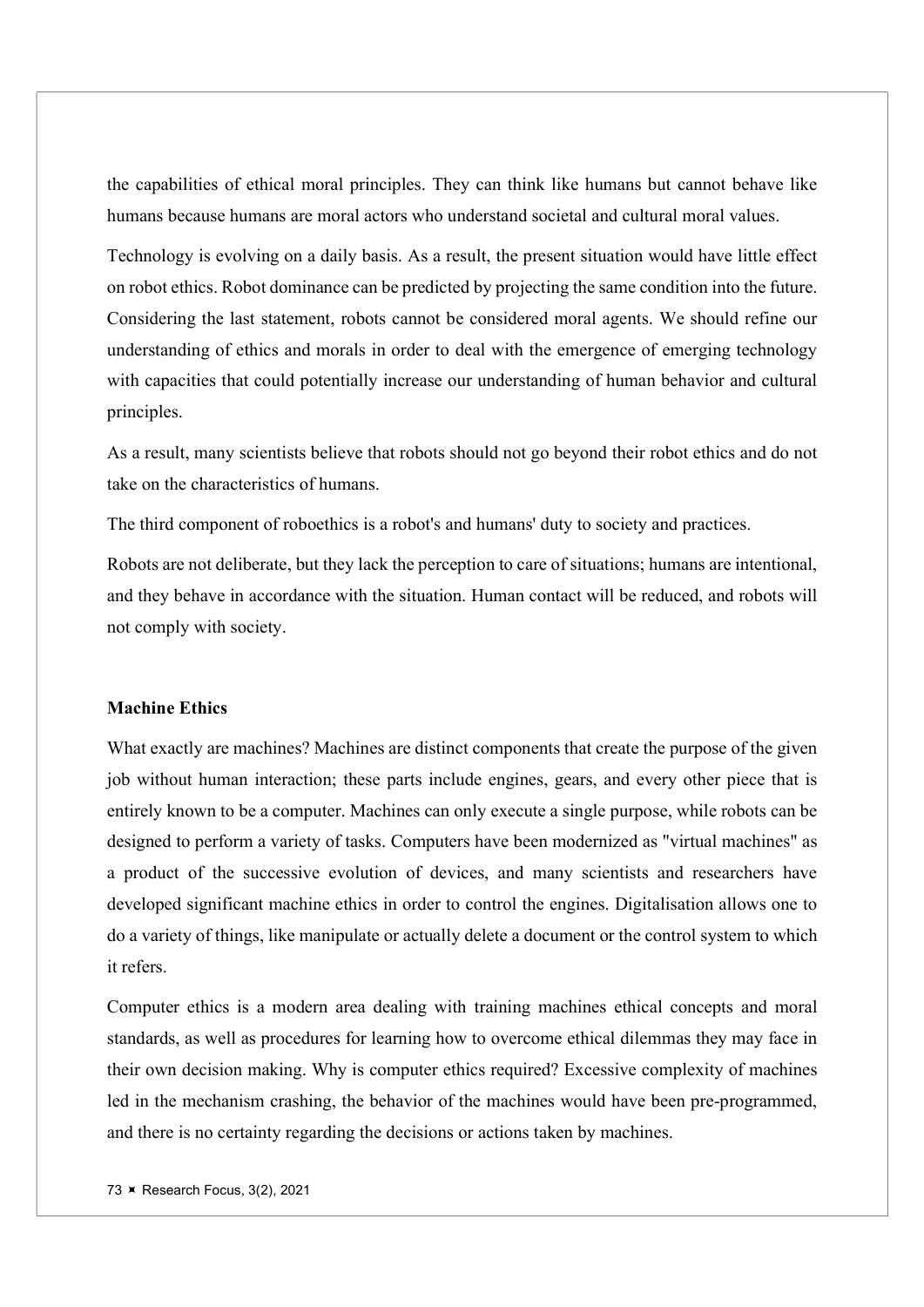In the middle of the 20th century, computers were used for manufacturing rather than people, resulting in inequality, while the production stayed similar to the human activity over development. Machines cannot act autonomously; they need human interaction on an as-needed basis. There is a risk that robots will do harm to humans if they act in a certain way. A simple example will be food factory workers who work with heavy equipment such as grinders and scrappers, workers who test the machine for manufacturing without realizing they have fallen into the machine, and the machine, which has its own ethics and instructions, would eventually grind the human as a substance in production. It advises that, in order to minimize deaths and damage to workers, computer ethics be enforced and maintained.

By digging deeper into the moral logic behind ethics, philosopher Immanuel Kant, during the midtwentieth century, influential in radical thinking in "Activity-based ethics" illustrates the implication machines of the action of its act. Action-based ethics guide ethics. According to Jeremy Bentham's utilitarian theory of action-based learning "the rules and procedures should be implemented on particular concern to avoid conflict".

## A.I. and law

Any human being is ruled by law, and the law was created by humans to improve the welfare of the people who live in society and to have control crime. Humans have been ruled by law since ancient times, and anyone who commits a crime will be prosecuted according to the law. And, if a person is harmed or injured as a result of the actions of another, he may be entitled to reimbursement under the law. Humans create artificial intelligence so artificial intelligence, but it is not regulated by any rules. Artificial intelligence should be regulated by ethical principles. Others are concerned that unethical programmers of such systems could make deliberate design features that purposely favor some groups at the detriment of others.

 If someone assumes computer ethics to be about moral agents in a meaningful way, then these agents may be referred to as "artificial moral agents," with rights and obligations.

AI have its own regulation and authority because, in the near future, artificial intelligence would be on the rise, necessitating the implementation of effective legislation to regulate the technology. In 2016, the UK Committee in Commons Science and Technology condoned a study regarding